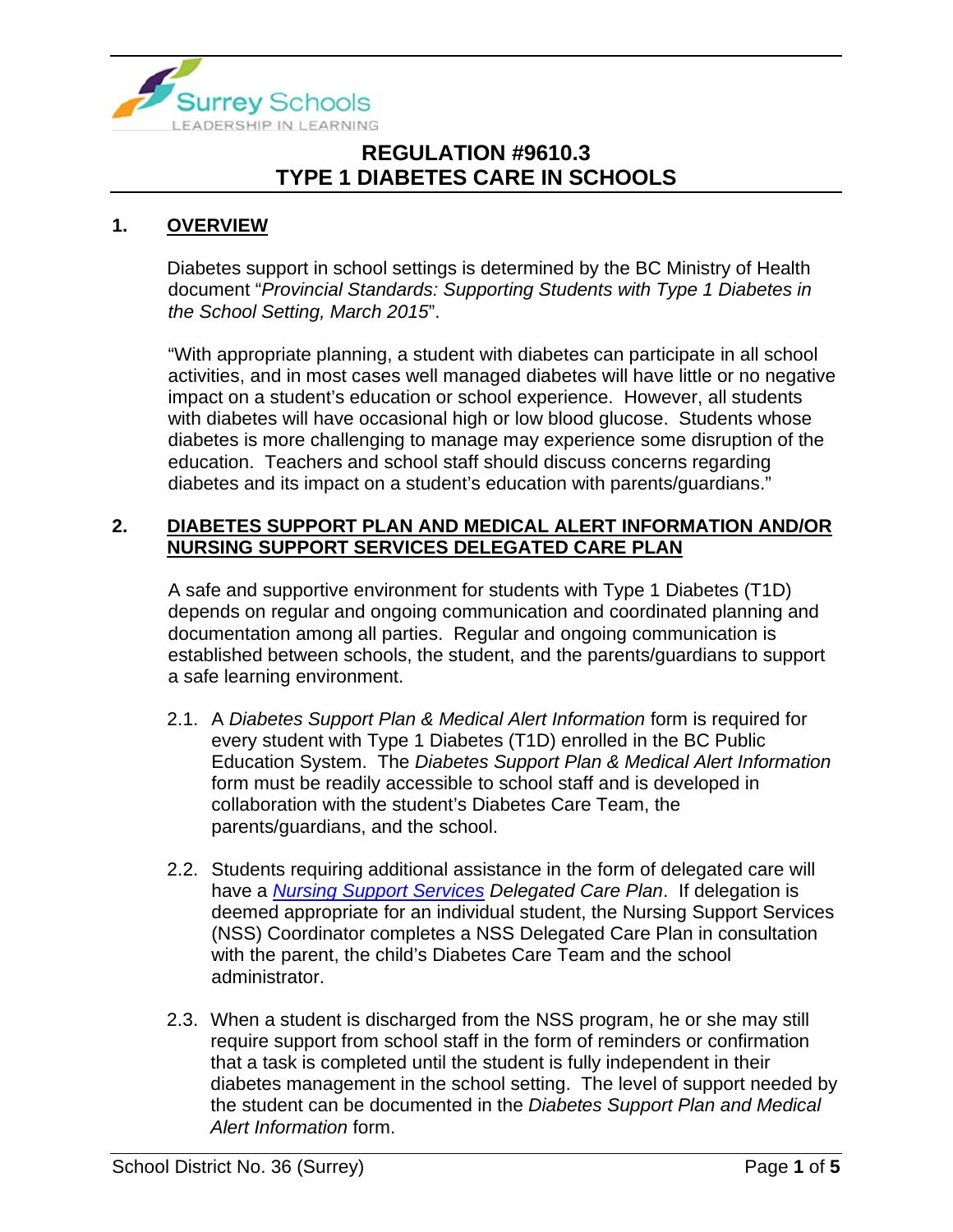

#### **3. BLOOD GLUCOSE MONITORING**

In the school setting, blood glucose monitoring is recommended at midmorning, lunchtime, two hours after lunch (mid-afternoon), before sport or exercise, and if there are concerns regarding low or high blood glucose. Special considerations regarding blood glucose monitoring may be required for students that have long commutes to/from school.

Students with diabetes:

- Are permitted to check blood glucose levels and respond to the results in the classroom, at every school location or at any school activity.
- Must be given access to all necessary supplies; and
- Must be provided with a private location (if preferred by the student) to do blood glucose monitoring.

*Students who are not able to perform blood glucose monitoring and/or insulin administration can have these tasks performed or supervised by school staff*. Please refer to paragraph 1.2 of this regulation.

#### **4. INSULIN ADMINISTRATION**

Schools will provide opportunities for students to administer insulin when and where it is needed. For students not able to perform the task, NSS Coordinators are available to delegate to school staff the task of insulin administration (via pump or pen) or the supervision of the student. Please refer to paragraph 1.2 of this regulation.

School staff who administer insulin will follow the NSS Delegated Care Plan. Delegated school staff will not be permitted to, or allow a student in their care to:

- 1) override the calculated dose on the insulin pump
- 2) change the number of carbohydrates from that actually consumed
- 3) change the settings on the pump
- 4) take direction from a parent as school staff must vet any changes through NSS.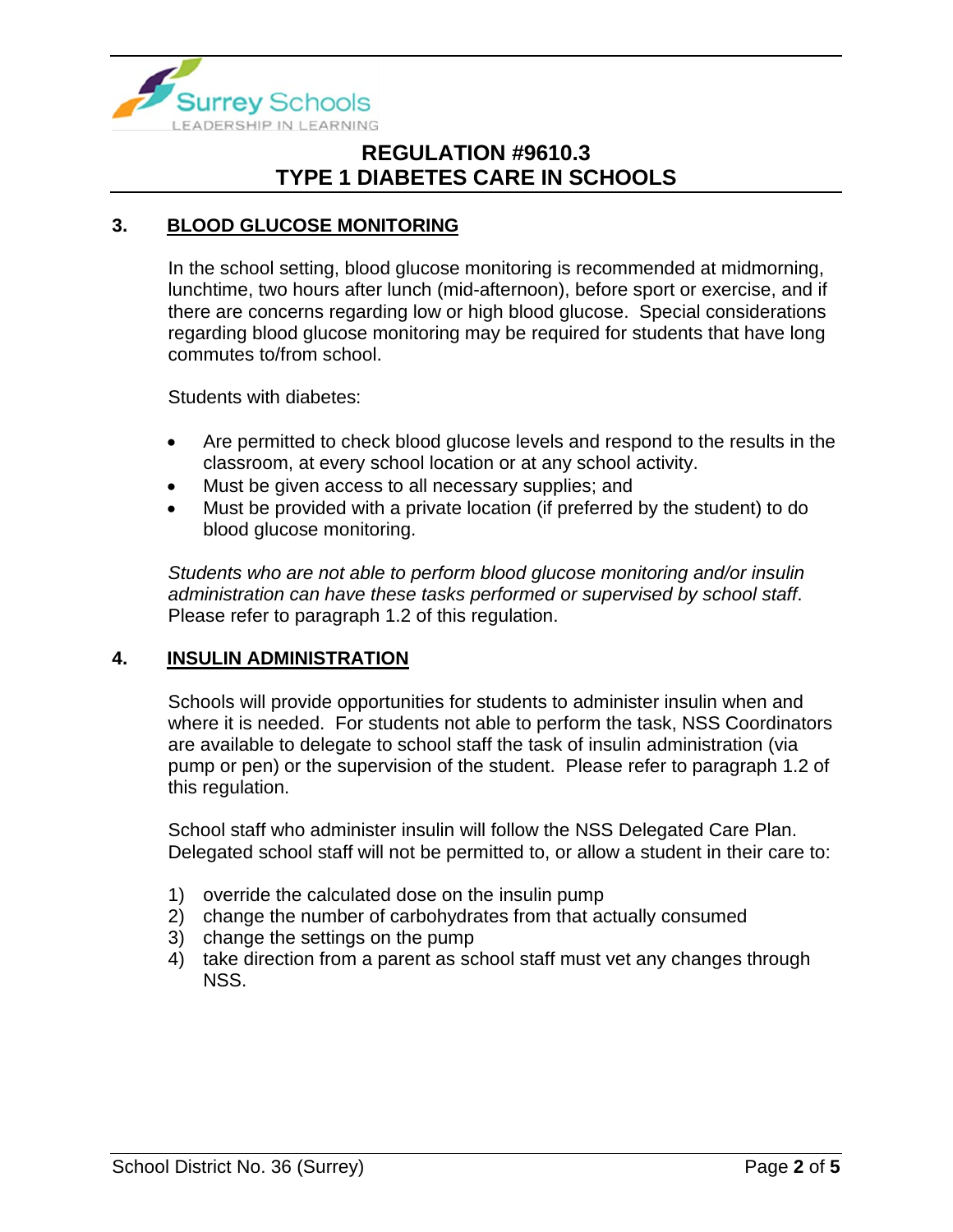

### **5. GLUCAGON**

- 5.1. Where a school has a Type 1 Diabetic child enrolled and the parent wishes to have Glucagon administered in the case of a severe low blood sugar, the school must have trained school personnel. Teaching is provided by the local health authority by way of a request for training through the Public Health Nurse. It is an annual expectation for school staff to receive updates yearly.
- 5.2. Parents must complete the "Request for Administration of Medication at School" form and the "Medication Administration School Plan - Type 1 Diabetes" form and update them annually.
- 5.3. Schools will be responsible for completion of the "*Administration of Medication Record Card*" and "*Medication Administration Incident Report*".

#### **6. ROLES AND RESPONSIBILITIES**

#### 6.1. **Parents/Guardians**

Parental consent and involvement is required for the child specific supports to be provided.

Parents/Guardians:

- Notify the school of their child's diabetes at the onset of his/her enrolment or upon diagnosis, and arrange a meeting with the school principal. If the diabetes is related to a new diagnosis and the student requires support at school, the parents/guardians must ensure that the physician has submitted a referral to the Provincial NSS centralized intake Office.
- Participate in the development of the *Diabetes Support Plan and Medical Alert Information* in collaboration with their health care provider and where applicable the Nursing Support Services Delegated Care Plan.
- Review the student's *Diabetes Support Plan and Medical Alert Information*.
- Review and sign the *NSS Delegated Care Plan* (if the student receives NSS Delegated Care) annually or in the event of changes in the student's health status or diabetes regime.
- Ensure the student wears medical identification.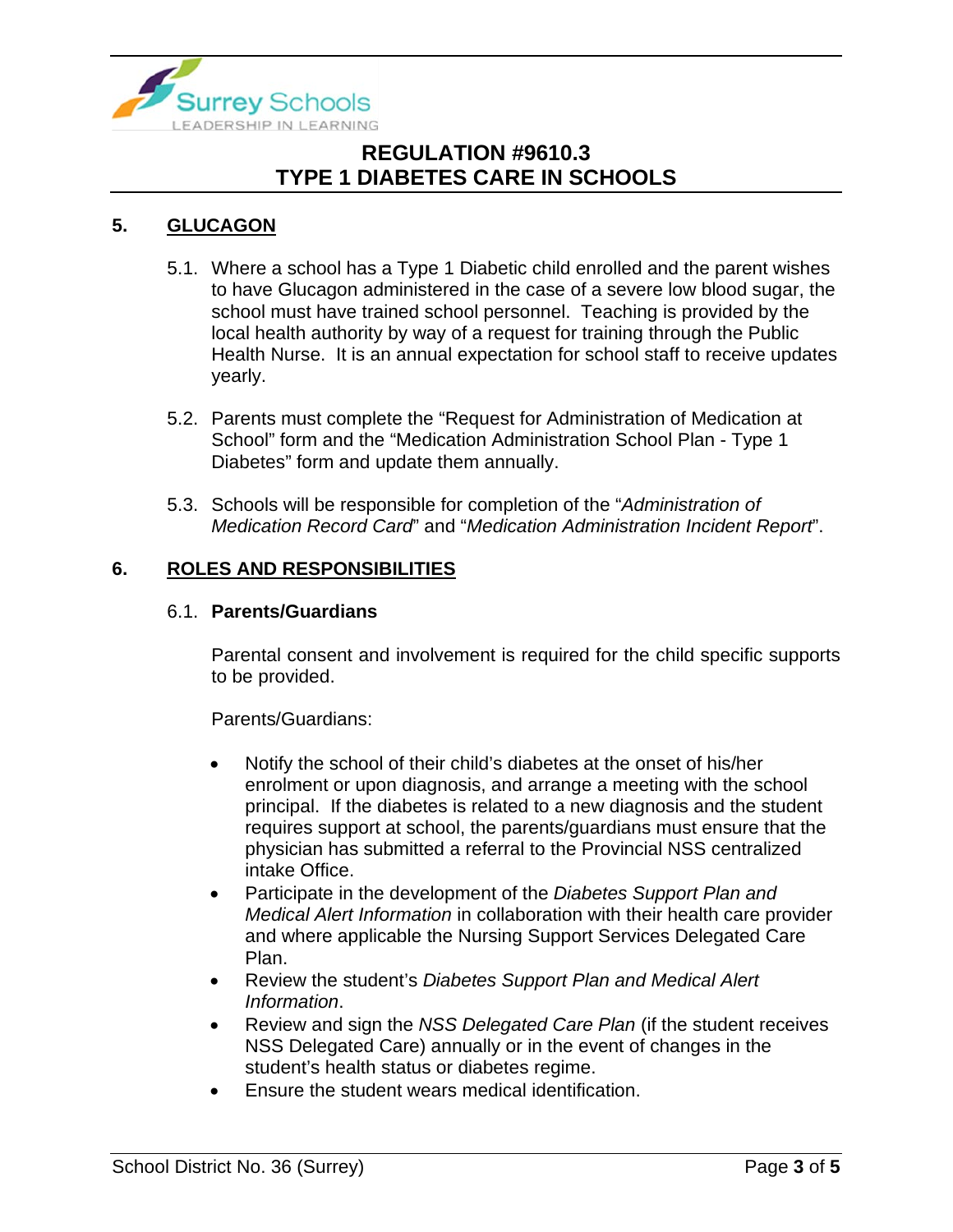

- Inform the school of any relevant changes to the students lifestyle, health or diabetes management per the *Diabetes Support Plan*.
- Provide, for young children, instructions for food provided during school parties and other activities.
- Provide all necessary supplies and equipment in full working order for blood glucose monitoring and insulin administration and replace supplies as needed.
- Provide adequate insulin to last the school day.
- Troubleshoot all pump malfunctions (for students using an insulin pump) and alarms and ensure the insertion site is functioning and be available for re insertion of infusion set if it becomes dislodged and the student is not able to self-manage.
- Provide an emergency glucagon kit with a clearly labelled expiration date and replace as needed.
- Provide supplies to be used in the event of a natural disaster; and
- Be available (or arrange for a delegate) to respond either by phone or in person at all times (texting is not an accepted communication method).
- Be available to do the care at school if neither of the 2 trained EAs are present at school.

### 6.2. **Boards of Education:**

- Ensure district policies and procedures are aligned with the Provincial Standards of Diabetes Care in the School Setting document.
- Ensure that schools are familiar with the Provincial Standards of Diabetes Care in the School Setting document and district policies and procedures related to supports for students with T1D, and that these policies are communicated to the public.
- Ensure that all school staff attend or review the General Information about Diabetes for School Personnel presentation.
- Ensure the poster Managing Low Blood Sugar is posted in visible locations in the school.
- Coordinate and ensure that two designated school personnel receive training on the administration of injectable glucagon if requested by parents.
- Support the completion of the Diabetes Support Plan and Medical Alert Information and support staff in carrying out the directions within that plan.
- Ensure schools have established a process by which all staff, including teachers on call, can identify student(s) with T1D enrolled in the school.
- For students approved to receive Delegated Care through NSS, the School Administrator will: